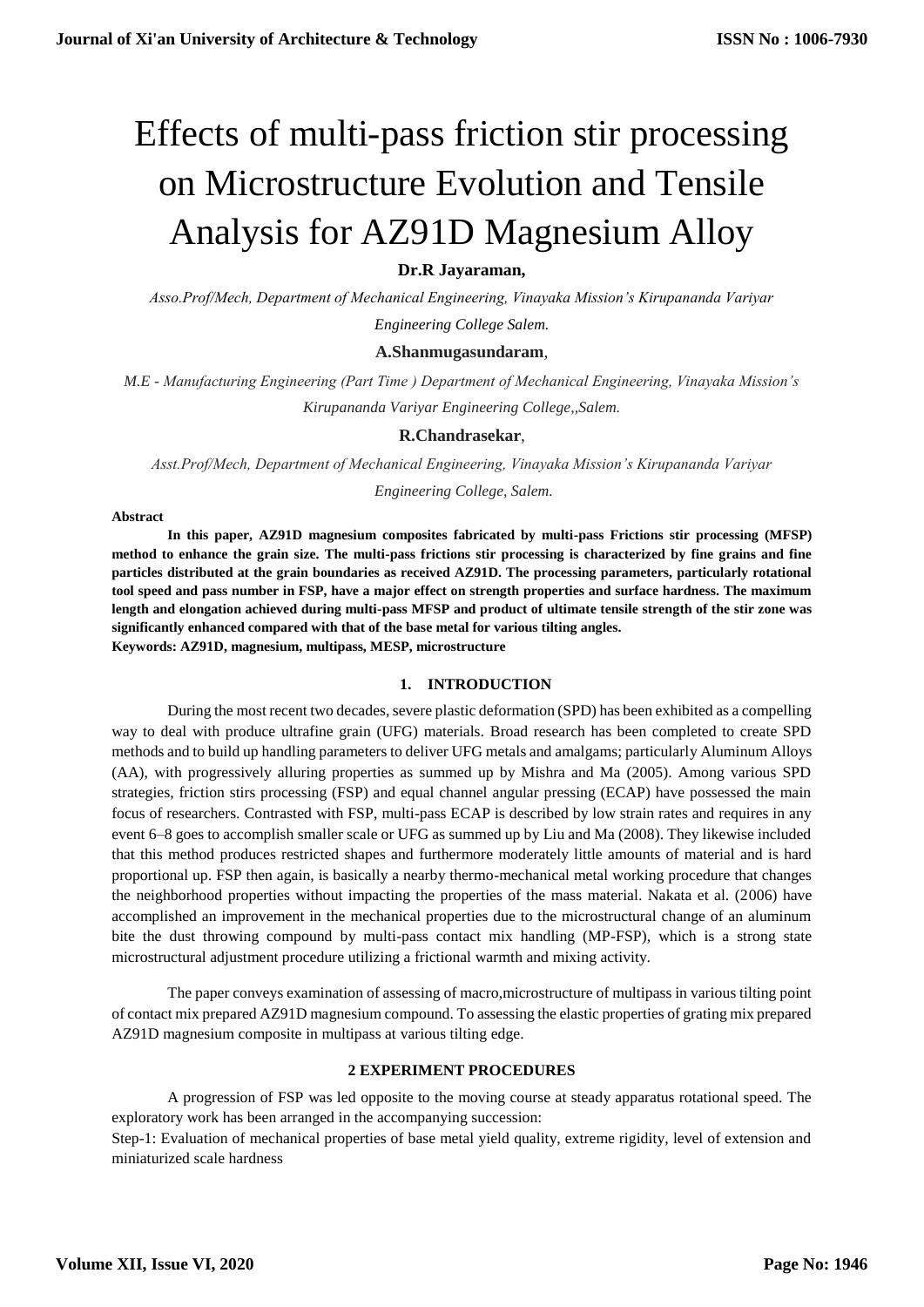Step-2: Friction mix handling of AZ91D magnesium composite to get deformity free altered surface and cross segment.

Step-3: Evaluation of elastic properties and miniaturized scale hardness at cross area of grinding mix prepared AZ91D magnesium composite.

Step-4: Micro auxiliary investigation of by optical metallography

The detailed experimental procedures associated with each phase of the test work are informed in the accompanying areas.

#### **2.1 Evaluation of Base Metal Properties**

The base metal utilized in this examination is a cast combination of AZ91D magnesium compound of 13 mm thickness. The synthetic organization of the base metal was acquired utilizing a vitality dispersive spectrometry (EDS). The concoction creation of the base metal in weight percent is yielded

| Table<br>chemical composition (wt%) of base metal |       |      |      |       |      |       |     |  |  |  |
|---------------------------------------------------|-------|------|------|-------|------|-------|-----|--|--|--|
| ΑL                                                | ΜN    | ZN   | IJΙ  | FE    |      | NI    | MG  |  |  |  |
| ,                                                 | U. LJ | 0.84 | 0.10 | 0.005 | 0.03 | 0.002 | Bal |  |  |  |

#### **2.2 Mechanical Testing:**

Tensile specimens were prepared to obtain the base metal tensile properties. ASTM E8M-2015a (ASTM, 2015a) guidelines were followed for preparing the test specimens. Tensile tests were carried out in 100 kN, MTS INSIGHT Universal Testing Machine.

The example was stacked at the pace of 7mm/min according to ASTM determinations, with the goal that elastic example experiences distortion. The example at long last bombs subsequent to necking and the heap versus uprooting was recorded.



Figure 2 Friction Stir processing setup



Figure 3 Friction Stir processing setup AZ91D alloy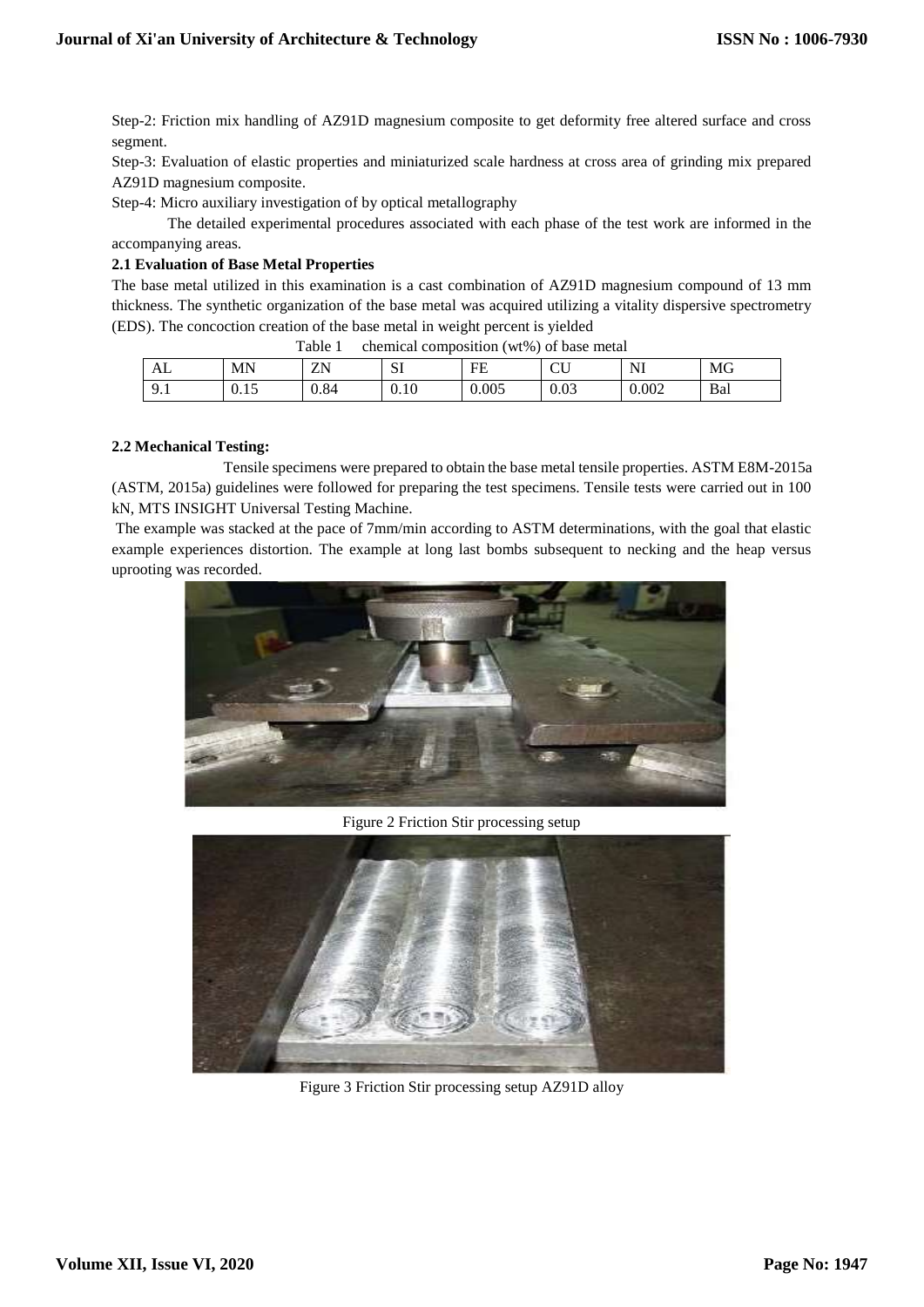The base metal utilized in this examination was 13 mm thick cast plate of AZ91D magnesium compound. The top surface of cast composite was rubbing mix prepared to 6 mm profound on a retrofitted processing machine. The FSP exploratory arrangement is appeared in Fig. An arrangement tighten tube shaped erosion mix instrument (pin length 8 mm, pin measurement 6 mm, shoulder breadth 18 mm) made of high carbon steel was utilized in the current examination. An apparatus rotational speed of 1000 rpm and travel speed of 10 mm/min, were utilized.

# **3 RESULTS AND DISCUSSION**

The optical and micrographs of friction stir processed in multipass AZ91D cast magnesium alloy. The microstructure of BM is mainly composed of  $\Box$ -Mg dendrites and coarse eutectic  $\Box$ -Mg17A12 phase. Most of the  $\Box$ -Mg17A12 phase exists as network structure, While some particles are distributed inside a grains.

The nugget zone of the FSP AZ91D is characterized by fine grains  $(4 \Box m)$  and fine particles distributed at the grain boundaries in the asreceived AZ91D disappeared after FSP. Friction stir processing resulted in significant breakup and dissolution of the network like eutectic  $\Box$ -Mg17A12 phase due to the stirring effect of the threaded pin and thermal exposure.

The observed structures suggest the mechanisms that lead to the strong reduction in the size and fraction of  $\Box$ phase in the nugget are more complex than mechanical attrition/solid state dissolution as commonly supposed.





The Mg-A1 AZ91D die cast alloy consists of semisolid grains of Mg A1 eutectic (**β** phase) In a matrix of  $\alpha$  Mg phase.

#### *3.1 Tensile Test*

After FSP, the tensile specimen was prepared along the weld direction (in the processed alone) and loaded at the rate of 7mm/min as per ASTM specifications, so that tensile specimen undergoes deformation. The specimen finally fails after necking and the oad versus displacement was recorded. The specimen loaded at the rate of 7mm/min as per ASTM specifications, so that tensile specimen undergoes deformation. The specimen finally fails after necking and the load versus displacement was recorded.



**Figure 4 FrictionStir Processing**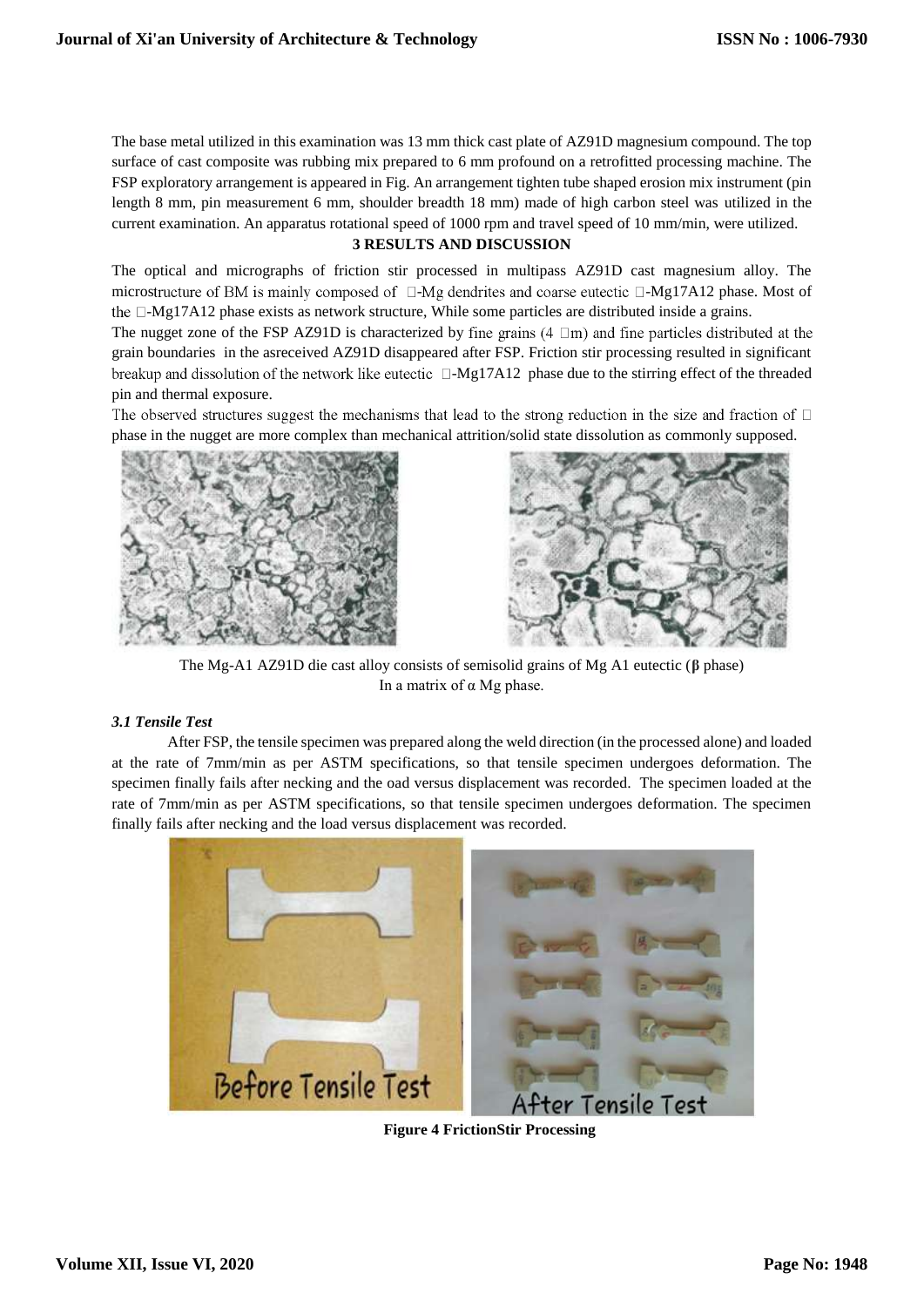|  | Test                    | Base metal |       | 1 <sup>0</sup> |                   | $2^{\rm o}$  |        | 3 <sup>0</sup> |                          | 4 <sup>0</sup> |                |
|--|-------------------------|------------|-------|----------------|-------------------|--------------|--------|----------------|--------------------------|----------------|----------------|
|  |                         | 1          | 2     | $\mathbf{1}$   | $\overline{2}$    | $\mathbf{1}$ | 2      | $\mathbf{1}$   | $\overline{2}$           | $\mathbf{1}$   | $\overline{2}$ |
|  | Tensile<br>Strength Mpa | 62.53      | 57.5  | 165.3          | 97.4              | 123.6        | 141.7  | 155.2          | $\blacksquare$           | 73.1           | 83.8           |
|  | Yield strength<br>Mpa   | 60.24      | 56.9  | 164.48         | 96.70             | 122.23       | 136.12 | 148.52         | $\blacksquare$           | 69.94          | 77.47          |
|  | Elongation              | 2.4        | 1.2   | 2.0            | 4.0               | 2.80         | 4.0    | 4.4            | $\overline{\phantom{a}}$ | 4.4            | 4.4            |
|  | Hardness value          | 71.33      | $- -$ | 84             | $\qquad \qquad -$ | 102          |        | 77.33          | $\overline{\phantom{a}}$ |                | 97.33          |

# **Table 2.Tensil test of different angles**

# **4. Metallurgical Analysis using Optical Metallography**

Microstructural examinations have been carried out using a light optical microscope (VERSAMET-3) incorporated with an image analyzing software (Clemex-Vision). The friction stir processed material was subjected to metallurgical characterization employing optical and scanning electron microscopy. Section cut from unprocessed and friction stir processed zones were prepared for microstructural examination following standard metallographic practices. Polished surfaces were etched with standard reagent picral.



50x



**Figure 5: microstructure analysis for a) 1<sup>0</sup> titling angle:**The Mg Aluminum AZ91D die cast alloy consists of Al enriched eutectic (13 phase) in a wider primary matrix of (1 Mg phase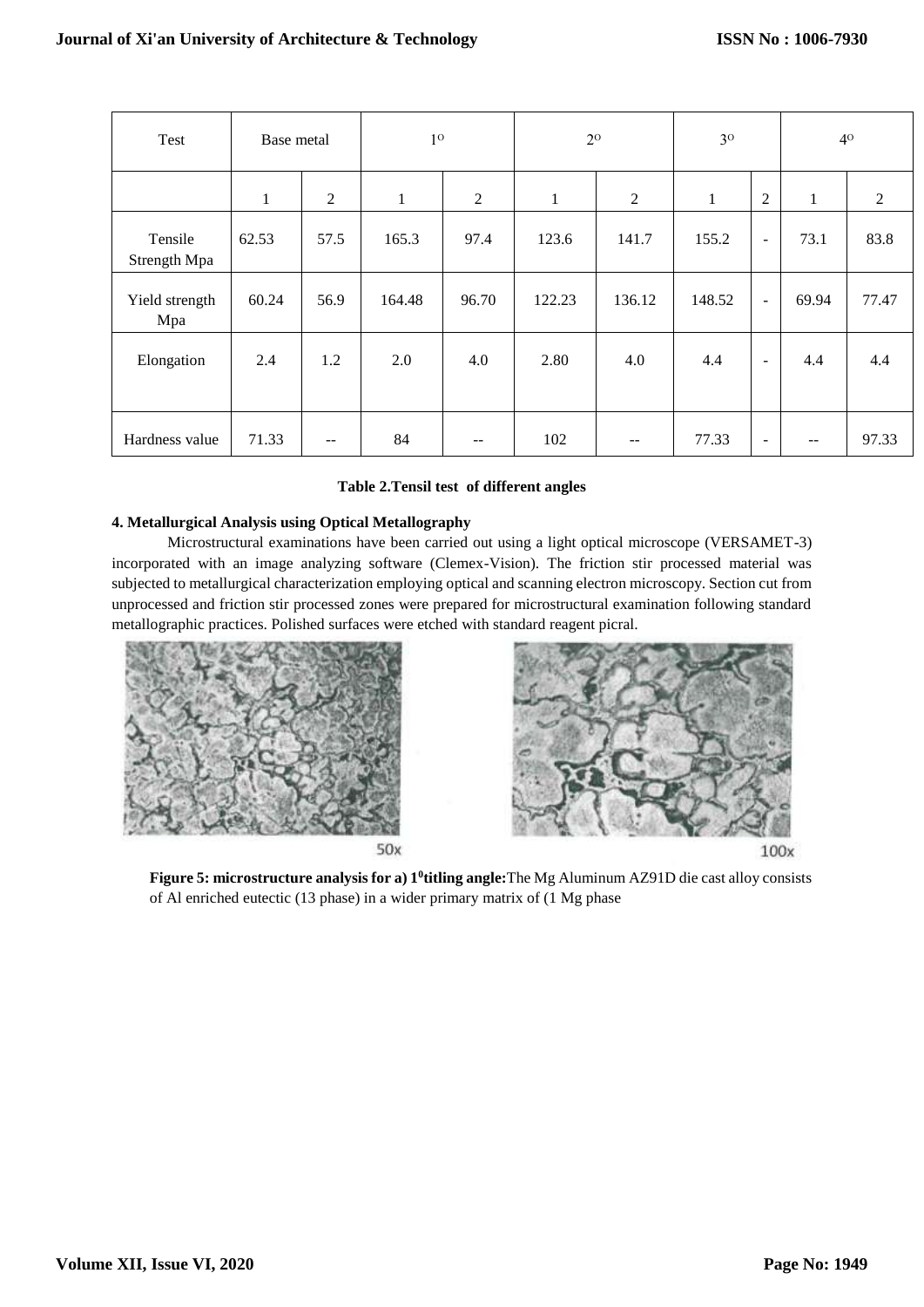

**Figure 5: microstructure analysis for b) 2<sup>o</sup> titling angle:**The Mg Aluminum AZ91D die cast alloy consists of Mg Al eutectic (f) phase) is clearly seen as a network.



**Figure 6: microstructure analysis for a) 3<sup>0</sup> titling angle:**The Mg Aluminum AZ91D die cast alloy consists of semisolid structure of Mg Al eutectic (13 phase) in a primary matrix of (1 Mg phase.



**Figure 6: microstructure analysis for b) 4<sup>o</sup> titling angle :**The Mg Aluminum AZ91D die cast alloy consists more of [3 eutectic of Mg-Al spread widely in a matrix of Mg phase.

# **4. CONCLUSION**

In this paper the mechanical and miniaturized scale auxiliary properties of the multi-pass grinding mix handled AZ91D example have been resolved for different titling edges. The outcomes got are summed up as follows:

- It has been affirmed that the first base metal grain structure become totally wiped out and supplanted by exceptionally fine and equi-hacked out grains in the mix zone.
- The microstructural advancement during grating mix preparing FSP of AZ91D brought about a decrease of grain size, breakage and disintegration of second stage particles.